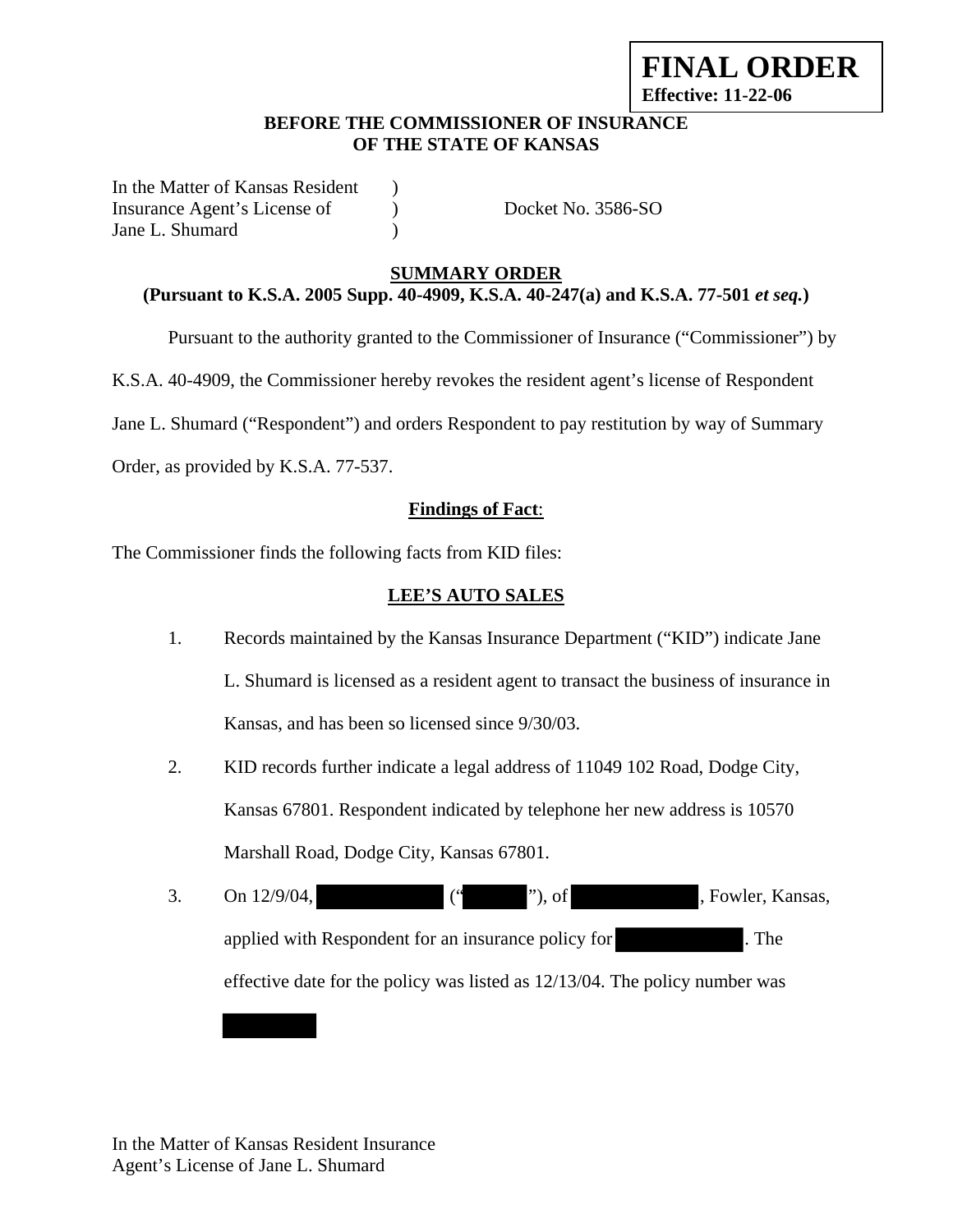- 4. On 12/15/04, Respondent accepted a check from (Check No. for \$2,763.00 as the down payment for the initial premium on the car lot policy. The check payee was Med James and the check notation states "ins. policy – car lot." Respondent had a producer agreement (#04401) with Med James to write excess lines.
- 5. On 12/15/04, Respondent deposited Check No. into her credit union account and endorsed the check as "*Med James, SHUMARD Insurance Agency, Jane Shumard, owner."*
- 6. On 5/13/05, the Consumer Assistance Division ("CAD") of KID received a complaint from on behalf of the same of the same of the same of the same of the same of the same of the same of the same of the same of the same of the same of the same of the same of the same of the same of the same of th Respondent cashed a check given to her for premium on insurance policy and did not forward the premium to the company. As a result of Respondent's actions, the insurance policy was cancelled.
- 7. On 10/19/05, Patrick Kaiser ("Kaiser") of Med James advised KID the company had sent numerous notices to Respondent regarding the premium. Kaiser advised that Respondent failed to respond and did not remit the balance due of \$1125.00 to Med James.
- 8. On 10/19/05, Cindy Cannon ("Cannon") and Ms. Davis ("Davis") in the Med James accounting department advised the premium due from Respondent was \$2449.00. Respondent would keep \$925.60 as commission and the remaining \$1523.40 was due Med James by the Respondent. After Respondent failed to submit the initial premium after several notices, Med James cancelled the policy. The cancellation created a credit of \$397.60 that was applied toward the amount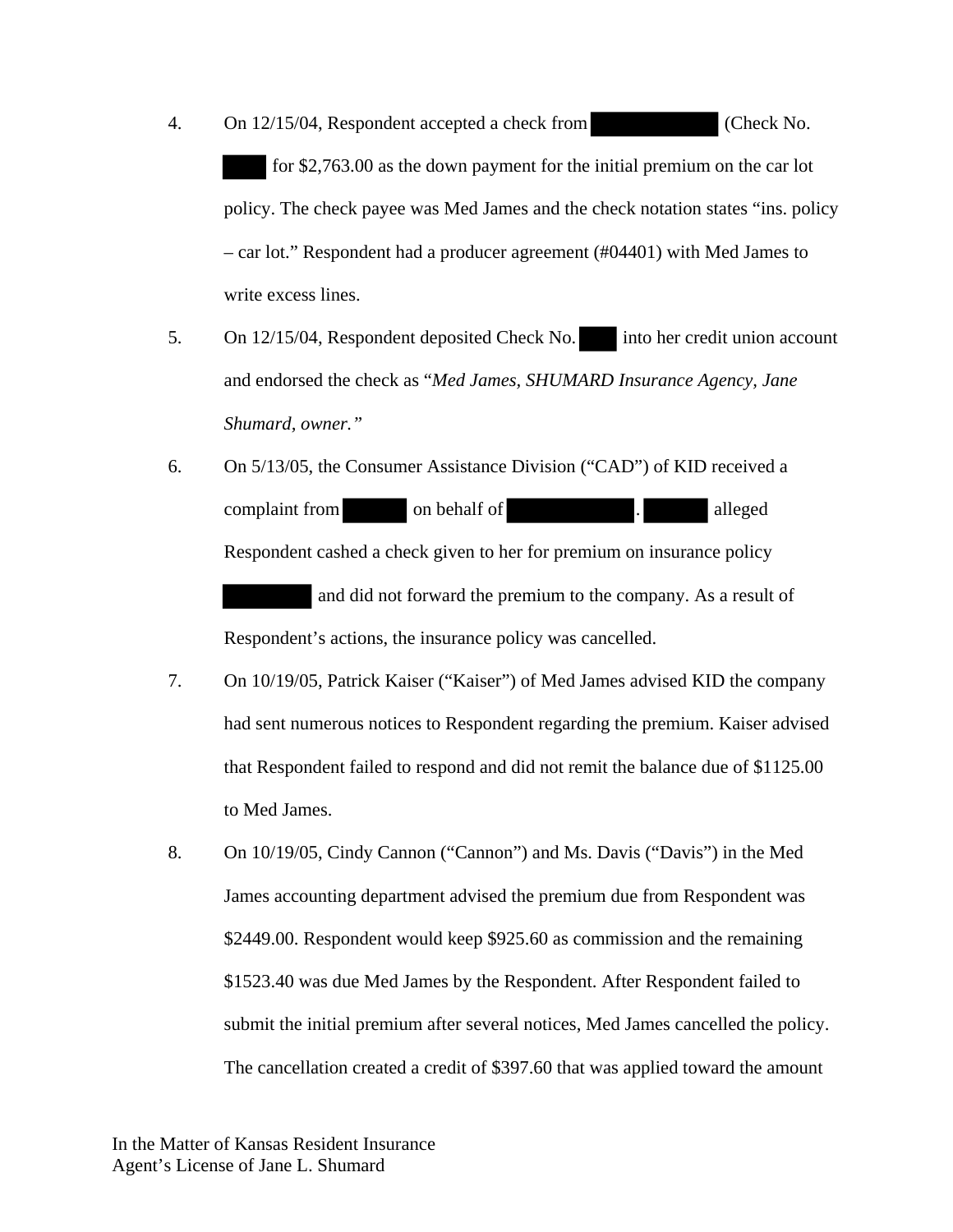owed by the Respondent and left a balance of \$1125.80 due from Respondent to Med James.

- 9. On 10/20/05, KID Chief Fraud Investigator Randy Adair ("Adair") questioned Respondent about the missing premium check. Respondent claimed she had sent a premium check to Med James for approximately \$1500.00. Respondent requested time to look at her file and respond back to KID on 10/24/05. Respondent did not return the call.
- 10. On 11/15/05, Adair met with Respondent at her office in Cimarron, Kansas. Adair requested Respondent go to her bank and obtain copies of the check Respondent claims she sent to Med James. Respondent called Adair and advised him the bank did not have copies of the check because she purchased money orders and the bank did not keep the records for money orders.
- 11. Adair contacted the Credit Union of Dodge City (Respondent's bank) and spoke with Charlene Figgers ("Figgers"). On 11/18/05, Figgers stated the Credit Union could not locate any money orders in the amounts Respondent claims she purchased. Respondent was advised the Credit Union had no record of a sale of money orders matching the amounts she reported.
- 12. To date, no records have been provided by Respondent showing she paid \$1523.40 to Med James when the policy was bound. As of 12/1/05, Cannon verified Med James had not received premium from Respondent regarding the Lee's Auto Sales policy.
- 13. On 12/2/05, Respondent stated she had not been able to locate any copies of money orders to prove she made payments to Med James.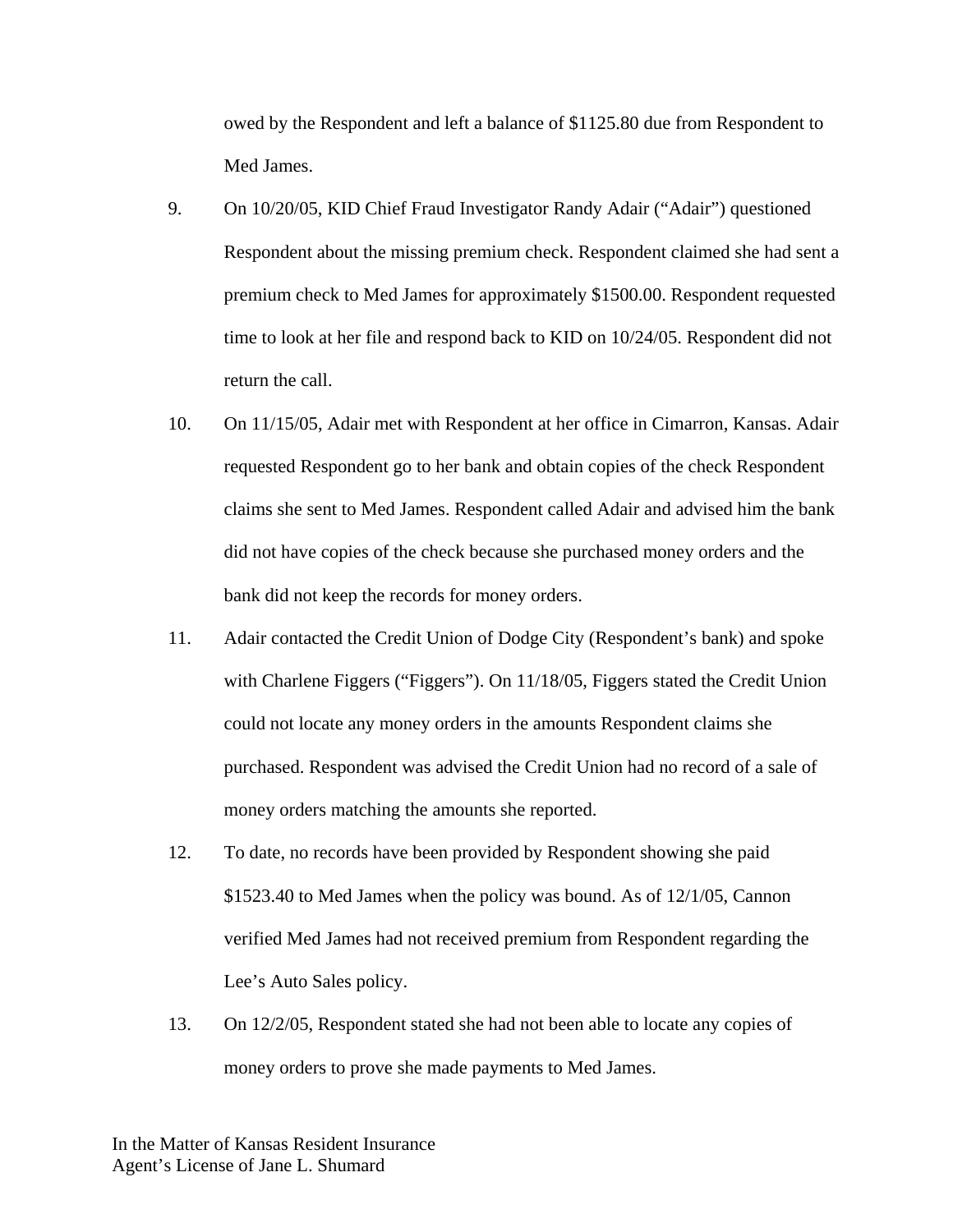- 14. Dan Lowther ("Lowther"), Attorney for Lowther Law Firm, advised his firm had taken over the debt collection for Respondent. On 9/18/06 Lowther confirmed by telephone receiving two payments from Respondent which satisfied the claim for \$1125.80 owed to Med James.
- 15. On 9/19/06 Krissteen Davis ("Davis"), Account Supervisor for Med James, advised the Respondent owed a refund of \$975.17 to . Additionally, Respondent has not refunded an overpayment by in the amount of \$314.00.
- 16. Respondent owes a total refund in the amount of \$1289.17. **VIKING BAIL BONDS/ABLE BAIL BONDS**
- 17. Respondent received an appointment with Viking Bail Bonds on 2/21/05. The appointment was terminated on 3/15/06.
- 18. On 10/2/06, Charlene Thormodsgard advised Adair that Viking Bail Bonds had received a default judgment in Shawnee County District Court on 9/13/06 against Respondent to recover premiums for unaccounted powers of attorney which were never submitted to Viking Bail Bonds by Respondent. The action also included the premium for four powers of attorney used for bail bonds.
- 19. Respondent was sued for the premium amount that would have been applied to these powers. The premiums due totaled \$685.00. The Respondent was required to submit 50% to the agency for an amount due of \$342.50.
- 20. Additionally, Respondent also received an appointment with Able Bail Bonds on 2/24/06. The appointment was terminated on 6/27/06.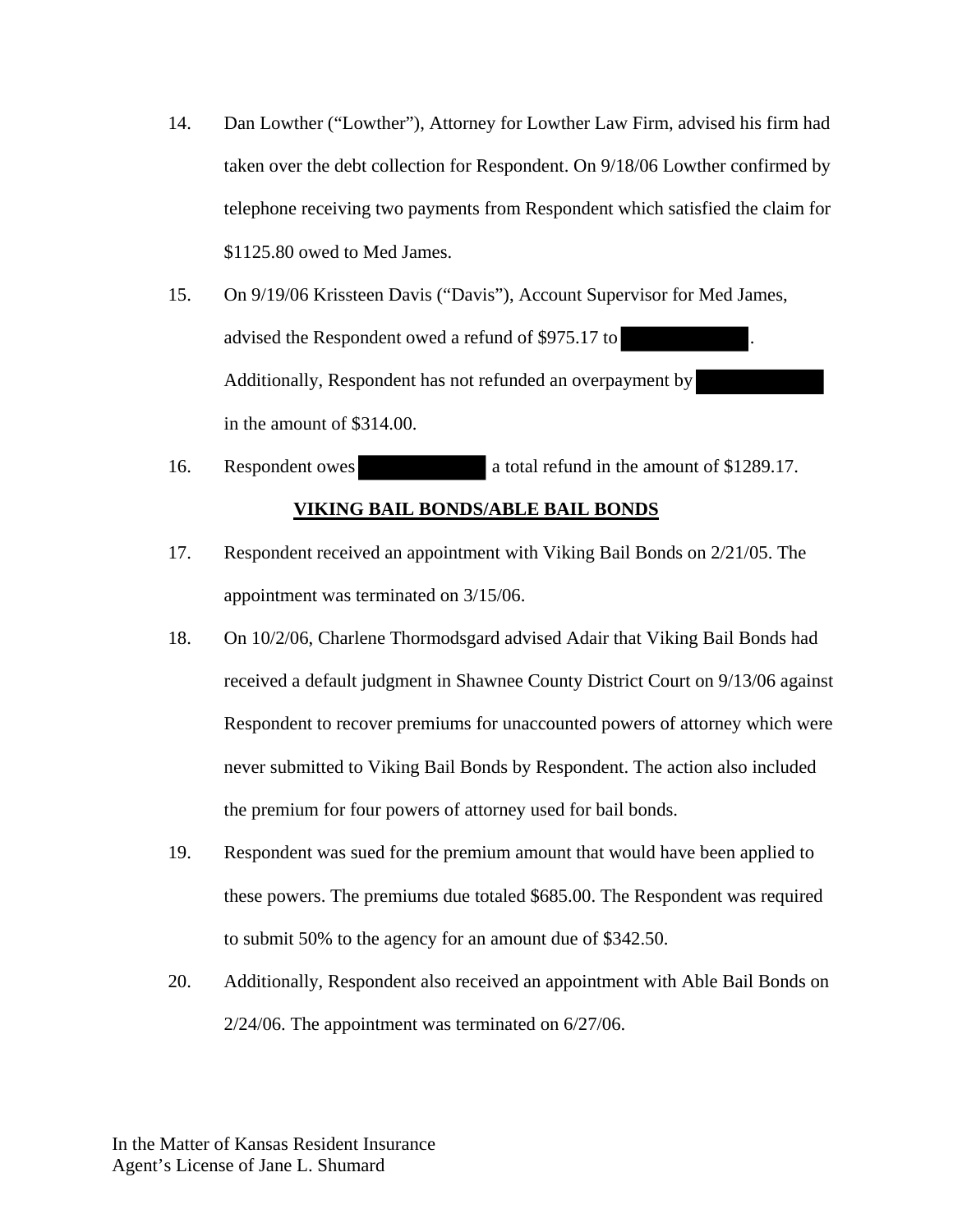- 21. Able Bail Bonds submitted to KID an appointment cancellation from Able Bail Bonds for Respondent for failure to submit premiums, failure to complete paperwork as per company rules, and issued bonds in excess of her approved allocations.
- 22. On 9/29/06 Adair spoke Robin Bailey ("Bailey") President of Able Bail Bonds. Bailey indicated Able Bail Bonds' attorney, Randy Baird ("Baird") sent a 7/6/06 letter to Respondent requesting Respondent meet with Bailey and Margaret Manning ("Manning") on 7/11/06 in Dodge City so Respondent could turn over all reports and records regarding any bonds Respondent wrote for Able Bail Bonds.
- 23. On 10/2/06 Adair spoke with Manning and learned that Respondent issued a bond on 6/26/06 in Ford County, Kansas. The power of attorney #AA81607 (bond amount) was \$3500.00. The premium due for issuing that bond was \$350.00. Respondent failed to submit the power of attorney and 50% of the premium plus 10% BUFF for a total of \$210.00 owed to Able Bonds.

#### **Applicable Law:**

K.S.A. 40-247(a) states:

(a) An insurance agent or broker who acts in negotiating or renewing or continuing a contract of insurance including any type of annuity by an insurance company lawfully doing business in this state, and who receives any money or substitute for money as a premium for such a contract from the insured, whether such agent or broker shall be entitled to interest in same or otherwise, shall be deemed to hold such premium in trust for the company making the contract. If such agent or broker fails to pay the same over to the company after written demand made upon such agent or broker, less such agent's or broker's commission and any deductions, to which by the written consent of the company such agent or broker may be entitled, such failure shall be prima facie evidence that such agent or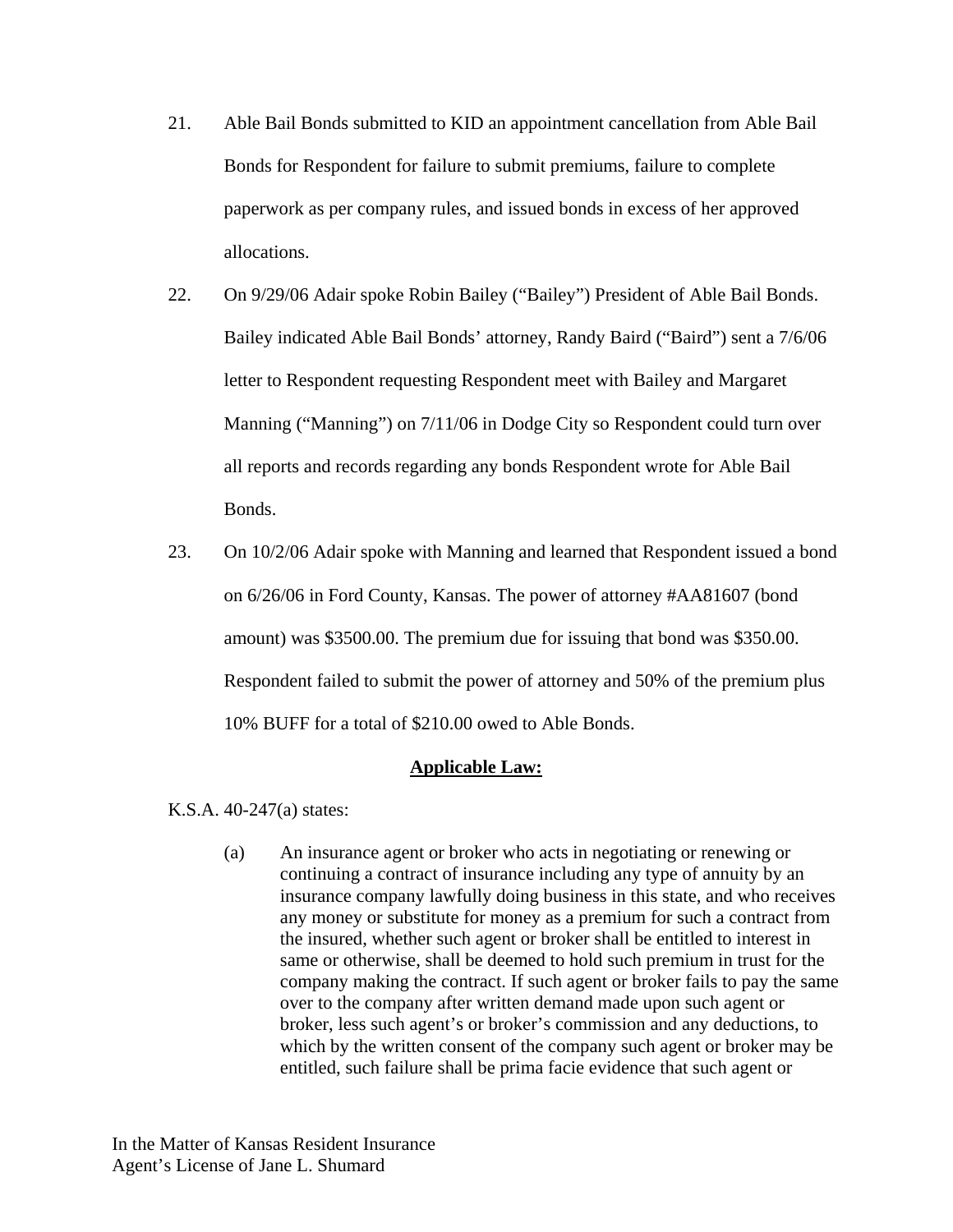broker has used or applied the premium for a purpose other than paying the same over to the company.

K.S.A. 40-4909 states, in pertinent part:

- (a) The commissioner may deny, suspend, revoke or refuse renewal of any license issued under this act if the commissioner finds that the applicant or license holder has:
	- (4) Improperly withheld, misappropriated or converted any moneys or properties received in the course of doing insurance business.
	- (8) Used any fraudulent, coercive, or dishonest practice, or demonstrated any incompetence, untrustworthiness or financial irresponsibility in the conduct of business in this state or elsewhere.
- (b) In addition, the commissioner may suspend, revoke or refuse renewal of any license issued under this act if the commissioner finds that the interest of the insurer or the insurable interests of the public are not properly served under such license.

## **Conclusions of Law:**

- 24. The Commissioner has jurisdiction over Respondent as well as the subject matter of this proceeding, and such proceeding is held in the public interest.
- 25. The Commissioner finds, based on the facts contained in paragraph #1 through #23 and the applicable law, that Respondent has demonstrated incompetence, untrustworthiness, or financial irresponsibility in the conduct of business in violation of K.S.A. 40-4909(a)(8).
- 26. The Commissioner finds that Respondent improperly withheld moneys received in the course of doing insurance business in violation of K.S.A. 40-4909(a)(4).
- 27. The Commissioner finds that Respondent violated K.S.A. 40-247(a) by failing to pay premiums over to the companies for contracts from the insured.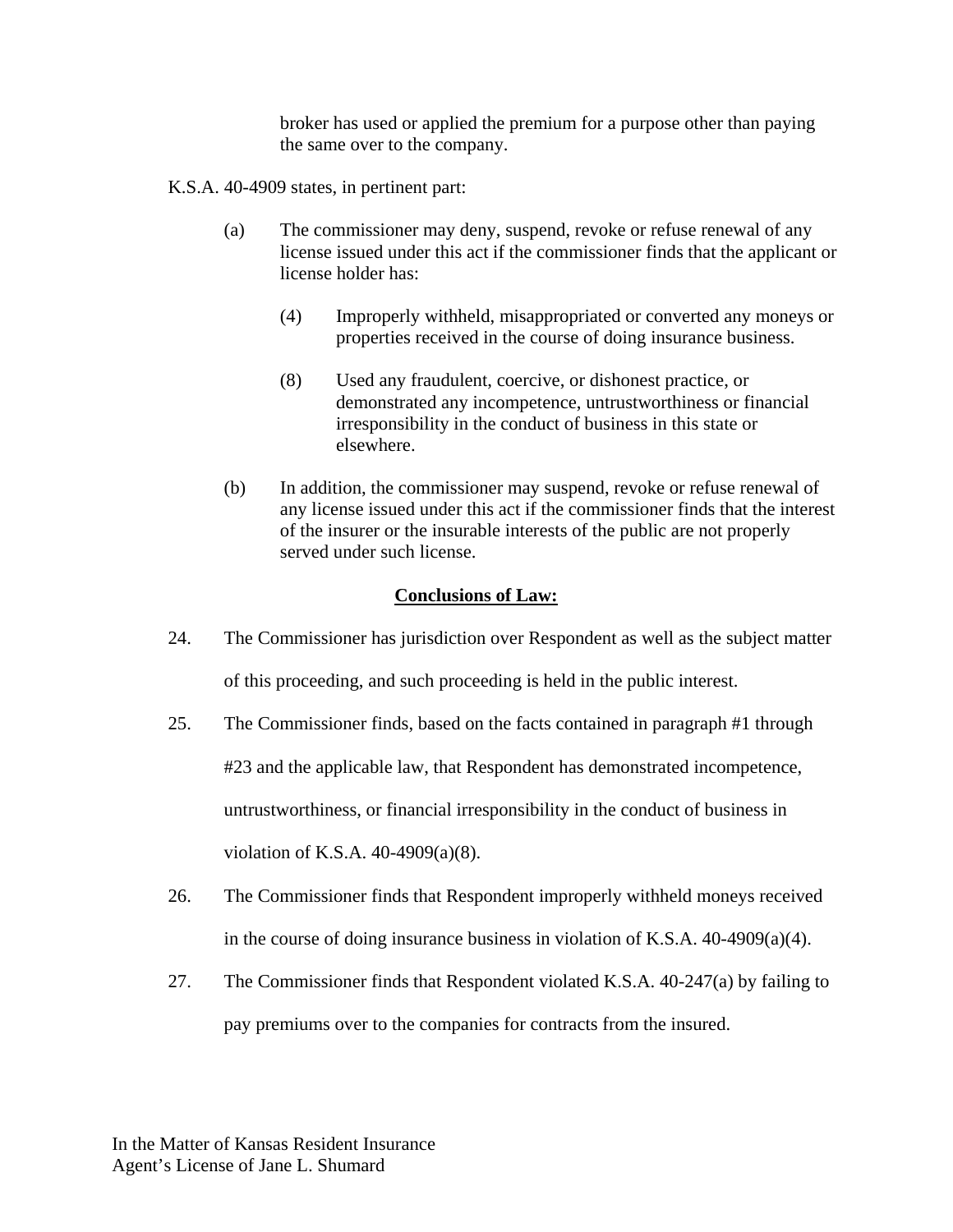28. Based on the Respondent's conduct, the Commissioner concludes that sufficient grounds exist for the revocation of Respondent's insurance agent pursuant to K.S.A. 40-4909(b) because such license is not properly serving the interests of the insurer and the insurable interests of the public.

# **IT IS THEREFORE ORDERED BY THE COMMISSIONER OF INSURANCE THAT:**

Pursuant to K.S.A. 40-4909(a), the resident agent's license of Jane L. Shumard is hereby revoked. Additionally, Respondent shall pay restitution to in the amount of \$1289.17 and \$350.00 to Able Bail Bonds within six months from the date of this Order.

## **Notice and Opportunity for Hearing**

Jane L. Shumard, within 15 days of service of this Summary Order, may file with the KID written request for a hearing on this Summary Order, as provided by K.S.A. 77-542. In the event a hearing is requested, such request should be directed to:

 John W. Campbell General Counsel Kansas Insurance Department 420 S.W.  $9^{\text{th}}$  Street Topeka, KS 66612

Any costs incurred as a result of conducting any administrative hearing shall be assessed against the agent who is the subject of the hearing as provided by K.S.A. (2005 Supp.) 40- 4909(f). Costs shall include witness fees, mileage allowances, any costs associated with the reproduction of documents which become part of the hearing record, and the expense of making a record of the hearing. If a hearing is not requested, this Summary Order shall become effective as a Final Order without further notice, upon the expiration of the fifteen (15) day period for requesting a hearing. In the event that Respondent files a petition for judicial review, pursuant to